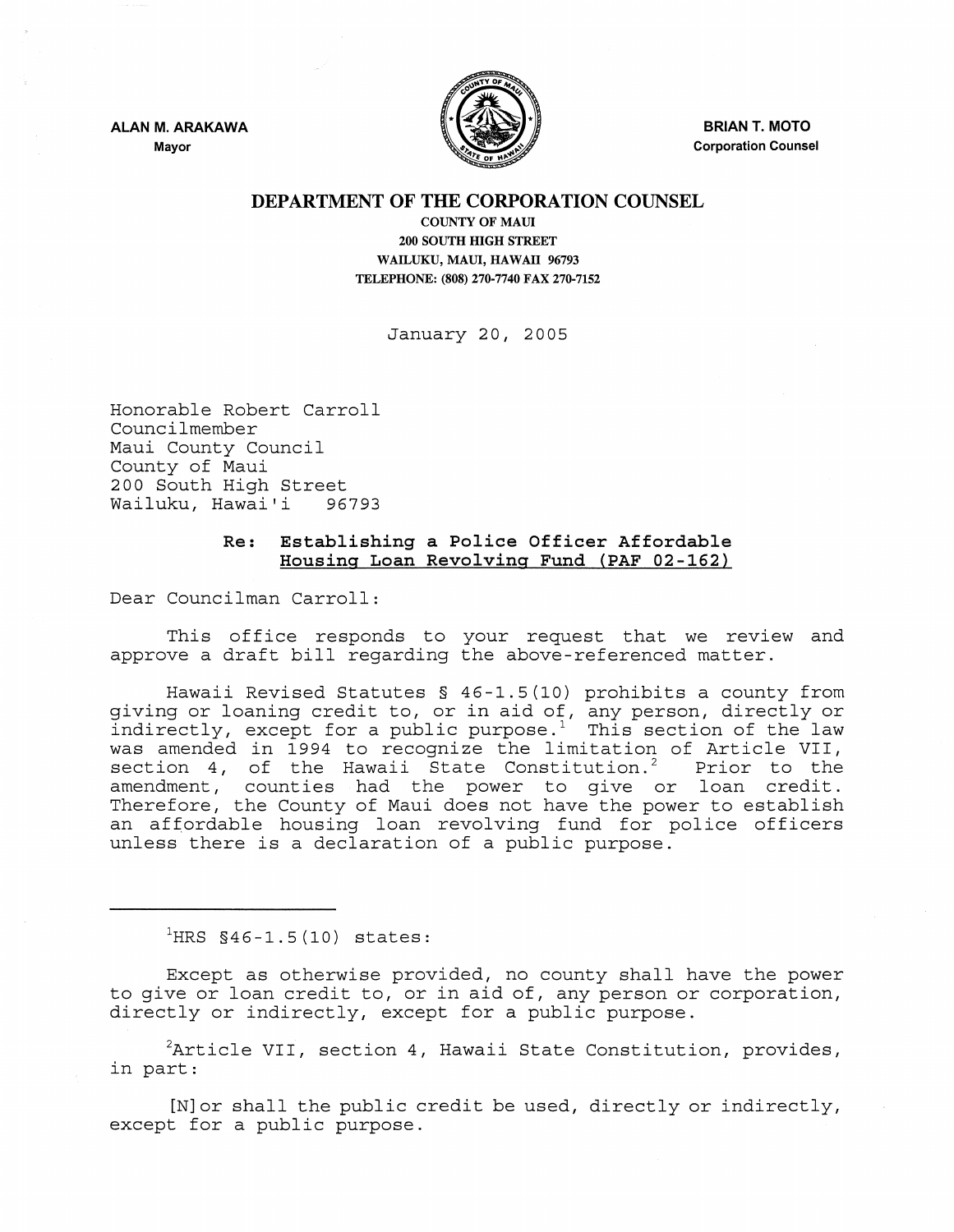Honorable Robert Carroll Councilmember Maui County Council January 20, 2005 Page 2

Determining what constitutes a public purpose is generally a question for the legislature to decide.<sup>3</sup> State ex rel. Amemiya v. Anderson, 56 Haw. 566, 574, 545 P.2d 1175, 1180-81 (1976). In order for the Council to enact an ordinance authorizing loans to police officers who are first-time home buyers, there must be a declaration of a public purpose. In our conversations regarding this specific issue, you asked whether that meant the County Council, as the County's legislative body, could make such a declaration. The legislative history of the amendment to HRS §46- 1.5 implies that the legislative body that would declare the public purpose would be the County Council. <sup>4</sup>

The draft of the proposed ordinance should include an explicit finding that the police officer affordable housing loan program and revolving fund serves a public purpose.

As a precaution, we note that the U.S. Department of Labor has declared that conditional loan programs violate the Fair Labor Standards Act's (FLSA) salary basis test, meaning that conditional loan recipients are not exempt from FLSA overtime provisions. reasoning is that a loan has been determined as an advance of money reaboning is that a foan has seen accordinate as an advance of money<br>with an absolute promise to repay.<sup>5</sup> If a loan program involves forgiveness that is nonpayment of a set portion of the loan for a set period of service to the employer, the loan becomes, in substance, a conditional bonus that is designed to motivate and is part of the employee's salary. Therefore, if the proposed "Police Officer Affordable Housing Loan Revolving Fund" is intended to lend up to \$10,000 to a police officer who is a first-time home buyer

<sup>3</sup>"Though the legislature's determination is not conclusive, it is given wide discretion and should not be voided by the courts unless it is manifestly wrong, *i.e.* the purpose involved is clearly a private one." State ex reI. Amemiya v. Anderson, 56 Haw. at 574 (citing State ex reI. Farmers' Electric Cooperative, Inc. v. State Environmental Improvement Authority, 518 S.W.2d 68 (Mo. 1975); Hawaii Housing Authority v. Schnack, 39 Haw. 543 (1952) *i* County of Alameda v. Janssen, 16 Cal.2d 276, 281, 106 P.2d 11, 14 (1940)).

4Senate Standing Committee Report No. 2643, in 1994 Senate Journal, at 1056-57, reflects that the Government Operations, Environmental Protection and Hawaiian Programs Committee amended H.B. No. 2294 to "allow the counties to give or loan credit to private individuals or corporations for a public purpose as allowed pursuant to Article VII, Section 4, of the State Constitution." Prior to the Committee amendment, the bill proposed to take away from the counties the authority to give or loan credit.

 $5$ Bankers Mortgage Co. v. Commissioner, 142 F.2d 130 (1944).